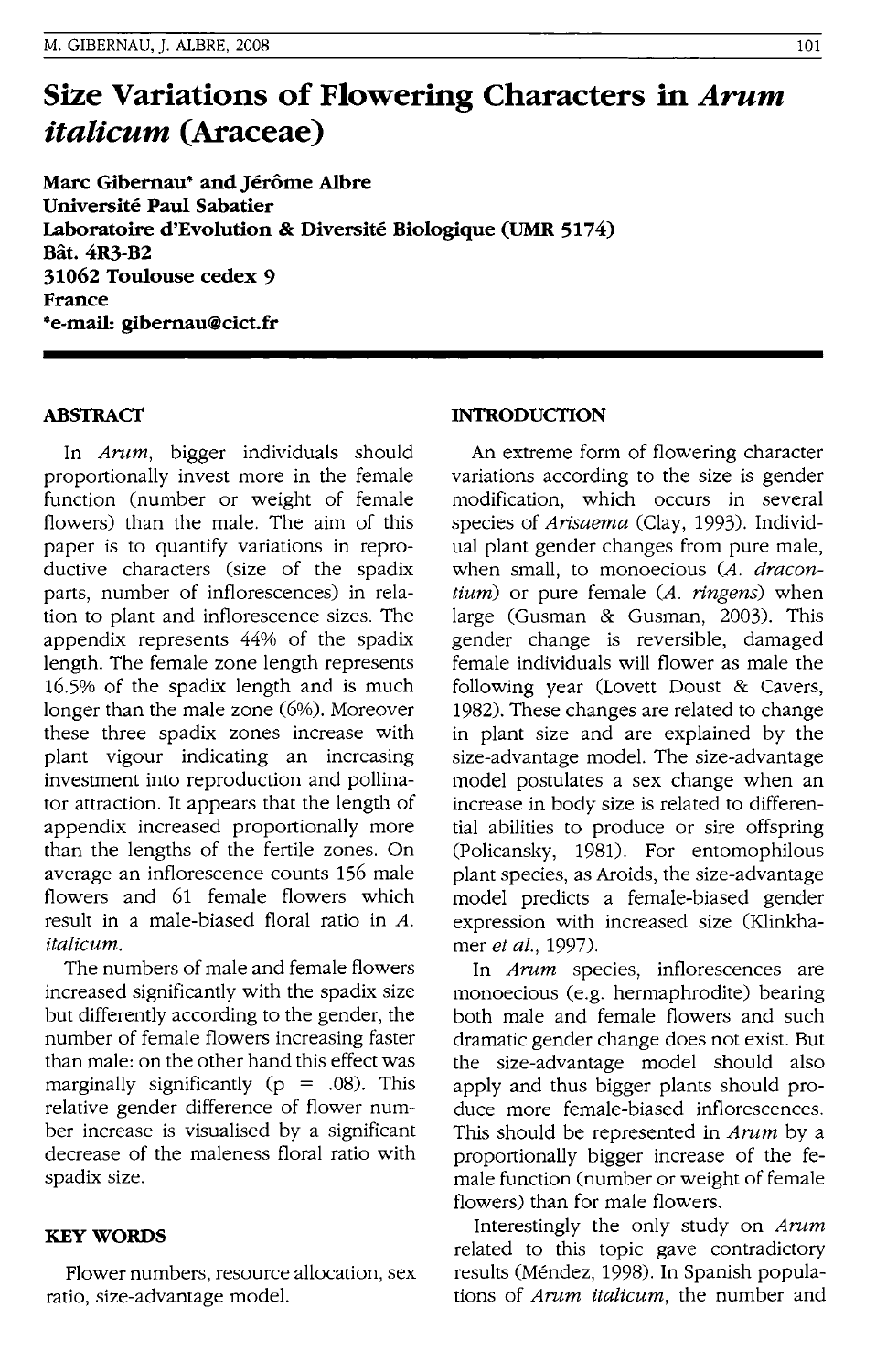size of inflorescences increase with plant size, estimated by the dry weight, as well as the total of flowers (Mendez, 1998). The width of leaves (at the level of the petiole). Leaves were approximated as a triangle with respect to their surface. For some of these inflorescences, the number of male and female flowers per inflorescence  $(n =$ 67) were also counted. The floral sex ratio (number male flowers/(number of male + female flowers» was calculated for some of these inflorescences  $(n = 64)$ . The floral sex ratio varies from 0 (pure female) to 1 (pure male).

Data analyses consisting of linear regression analysis and slopes were compared with an ANCOVA analysis. Mean size differences between inflorescences were tested with a t-test. A distribution test to assess if the floral sex ratio was non-biased (equal to .5) with a Kolmogorov-Smirnov one sample test using a normal distribution (mean: .50, standard deviation: 1). All these analyses were performed using Systat 11 (2004) software.

# **RESULTS**

### **Morphology and plant vigour**

The mean sizes of the different parts of the inflorescences are shown in Table l. The appendix appears to be an important part of the inflorescence as its length represented  $43.1 \pm 8.2\%$  of the total spadix size (66% when considering only the fertile zones). The female zone is about 2.5 times longer than the male zone.

A positive relationship was found between leaf size and spathe length ( $R^2 = .33$ ,  $F_{1.67} = 33.1, p < 10^{-5}$ ). Moreover, the mean appendix size increased with spathe size ( $R^2$  = .24,  $F_{1,62}$  = 20.27,  $p < 10^{-5}$ ). For plants producing two inflorescences, the size of the second appendix was smaller than that of the first  $(t = 2.28, df = 29, p =$ .03). But there was no difference in spadix sizes between the inflorescence of plants flowering once and the first inflorescence of plants flowering several times ( $t = .26$ , df  $=$  33.3,  $p = .79$ ). Finally an inflorescence produced an average of  $155.6 \pm 42.7$  male flowers and  $60.8 \pm 19.2$  female flowers. Thus as an overall, the floral ratio in *A. italicum* was male biased (.72 ± .04) and

# numbers of male & female flowers were positively correlated to the inflorescence size but with the same relation (*i.e.* slope). Finally the floral sex ratio (66-72% of male flower) was not correlated to the plant size or the number or size of inflorescences (Méndez, 1998). Thus the reproductive effort is related to the plant vigour but with no differences among gender and thus no female bias in bigger inflorescences. A complementary study showed that in terms of biomass, male and female flowers each represented only 6% of the spadix biomass but when considering a range of different flower biomasses there was a disproportionate allocation to the male part versus female (Mendez, 2001), which is a result contrary to the size-advantage model. In *Arum* the pattern is expected to be complicated because an individual can produce several inflorescences and in fact the last-produced (and smaller) inflorescence showed a female-biased floral ratio compared to the first and larger one (Mendez, 1998), which is a result in accordance to the size-advantage model.

The aim of this paper is to characterize the reproductive characters of *Arum italicum* in the south of France and to quantify variations in reproductive characters (size of the spadix parts, number of inflorescences) in relation to plant and inflorescence sizes. Do more vigorous plants produce more and bigger inflorescences? Do bigger inflorescences bear more flowers? Does the floral sex ratio change according to the inflorescence size?

# **MATERIAlS AND METHODS**

During the spring of 2001, 90 inflorescences of *Arum italicum* Miller were harvested in order to measure the spathe length and different parts of the spadix, i.e. fertile male and female zones and appendix length. Plant vigour was estimated by counting the number of inflorescences produced and by measuring the height of the longest petiole, and the limb length and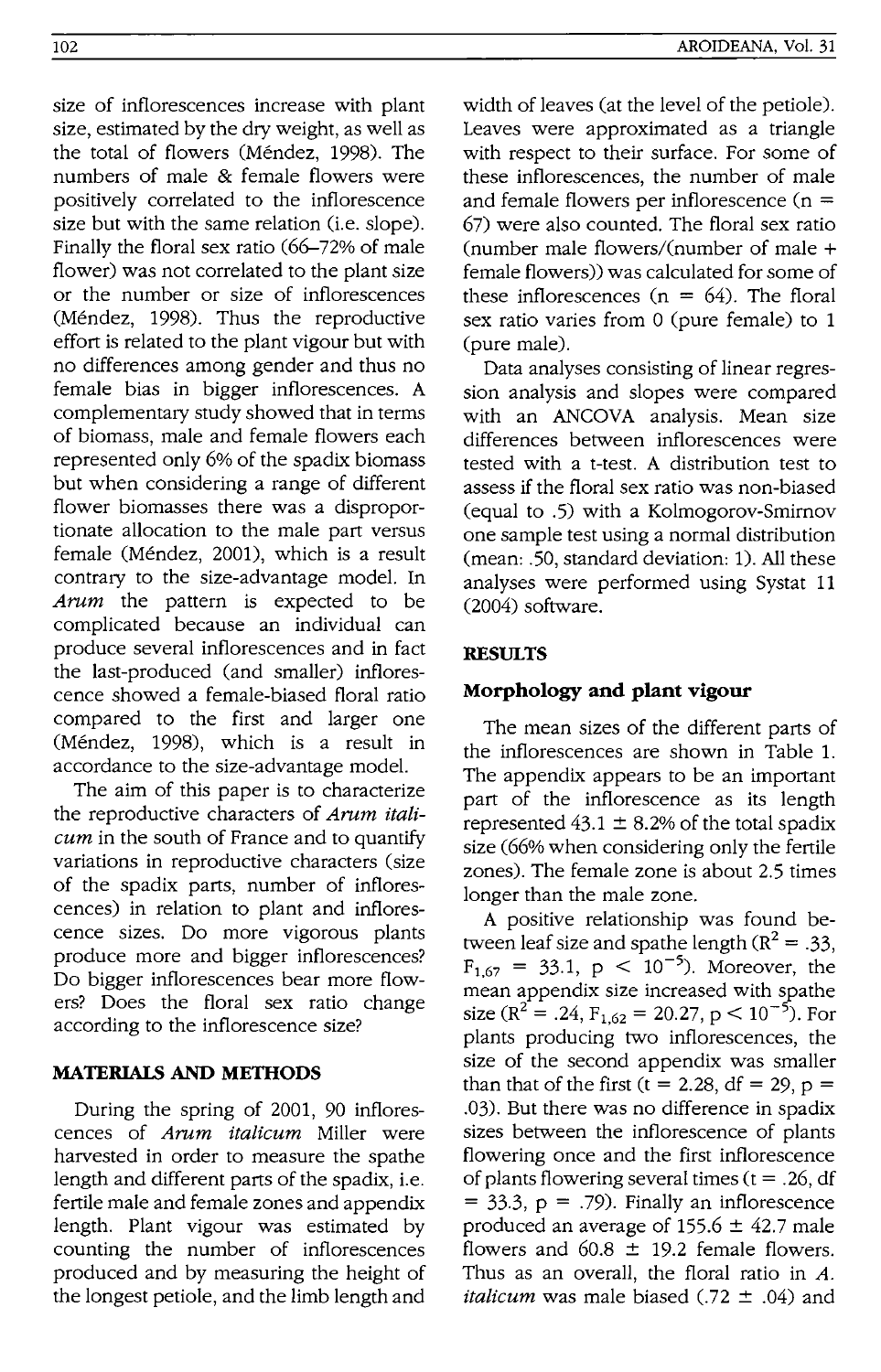**Table 1.** Reproductive morphological measures (mean  $\pm$  SD) in millimetres of *Arum italicum* **inflorescences in south-western France(n = 90). The sum** of the lengths of the appendix, the male zone and the female zone are not equal to the spadix length, as the appendix stipe and the two sterile zones were not measured.

| Spadix           |                 | Appendix length Appendix diameter Male zone Female zone |               |                |
|------------------|-----------------|---------------------------------------------------------|---------------|----------------|
| $101.7 \pm 29.7$ | $44.8 \pm 17.2$ | $10.6 \pm 3.4$                                          | $6.4 \pm 1.5$ | $16.8 \pm 5.4$ |

statistically different from .5 ( $p < 10^{-5}$ ). In average, male flowers were 2.5 times more numerous than female flowers.

#### **Intra-plant relationships**

Both the sizes of the appendix and of the two fertile zones were positively correlated with the spadix size, which is logical due to the autocorrelation of these traits. But interestingly, when comparing the slopes, it appears that the appendix (slope  $= .51$ ) increased proportionally more than the fertile zones (Fig. 1). In the same way, both the fertile male (slope  $= .03$ ) and female (slope  $=$  .15) zones increased with the spadix size, with the female zone increasing proportionally more than the male zone (Fig. 1).

The number of male and female flowers increased significantly (respectively:  $R^2 =$ .28,  $F_{1,62} = 19.73$ ,  $p = 4 \times 10^{-5}$ ;  $R^2 = .39$ ,  $F_{1,60} = 37.68$ ,  $p < 10^{-5}$ ) with the spadix size (Fig. 2). The two slopes on logtransformed data were marginally significantly different ( $F_{1,124} = 2.28$ ,  $p = .08$ ), the number of female flowers (slope = .76) increasing faster than for male flowers



Fig. 1. Relationships between the lengths of the spadix and the appendix, the male flower zone, and the female flower zone. Each of the measured parts increases with spadix length (appendix:  $R^2 = .81$ ,  $F_{1,87} = 373.85$ ,  $p < 10^{-5}$ ; male zone:  $R^2 = .48$ ,  $F_{1,87} = 83.95$ , p  $< 10^{-5}$ ; female zone: R<sup>2</sup> = .73, F<sub>1,87</sub> = 226.39, p < 10<sup>-5</sup>). But the slope for the appendix regression is higher than for any of the fertile zones ( $F_{1,175}$  = 75.50, p < 10<sup>-5</sup>). In the same way, the fertile female zone increases more than the fertile male zone  $(F_{1,175} = 69.45, p$  $< 10^{-5}$ ).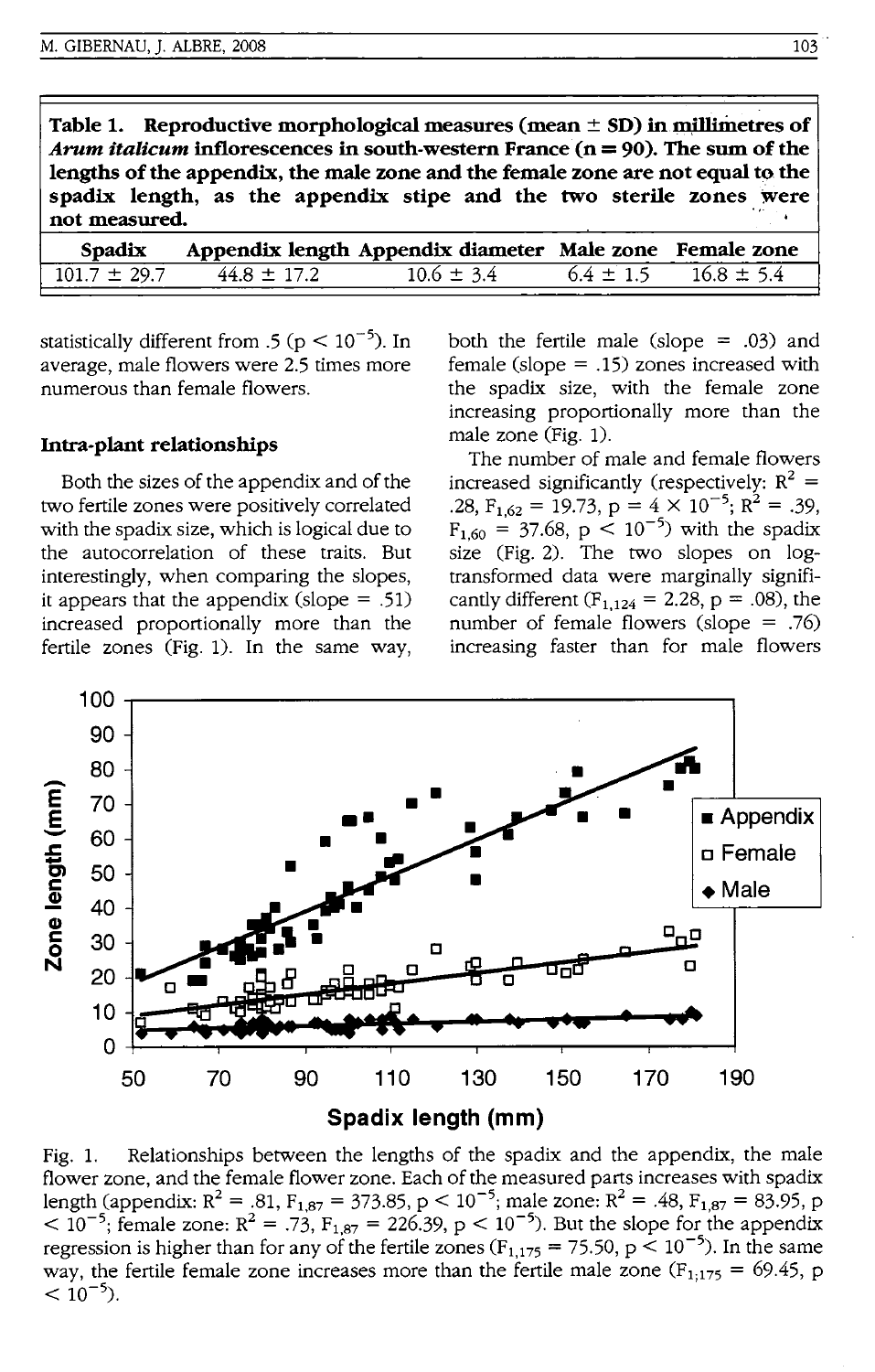

Fig. 2. Relationships between the length of the spadix and the number of male and female flowers.

(slope = .52). This gender difference of flower number increase is visualised by a significant decrease of the maleness floral ratio with spadix size (Fig. 3). But the floral sex ratio remained male biased, i.e. superior to .5.

#### **DISCUSSION**

# Morphology and plant vigour

A positive relationship was found between leaf size and inflorescence number (Albre & Gibernau, 2008). It appears that



Relationships between the length of the spadix and the floral sex ratio ( $F_{1,62}$  = Fig. 3. 7.47,  $P = 8 \times 10^{-3}$ ,  $R^2 = .11$ ).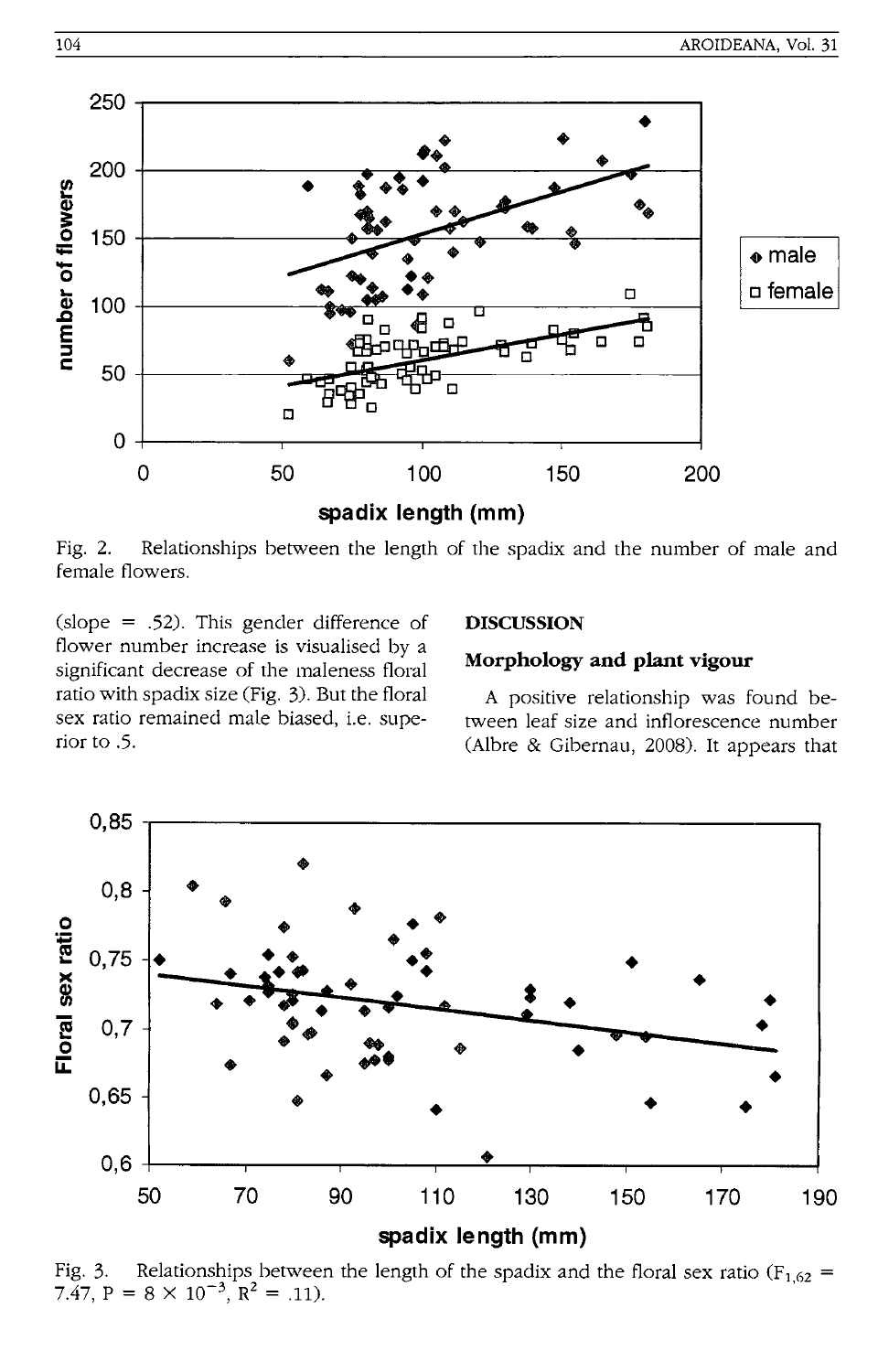the number of inflorescences increases with the mean plant or leaf size, i.e. with plant vigour (Méndez, 1998). A previous study has shown that A. *italicum* cannot produce an inflorescence until the tuber mass has reached a determined weight. But afterwards, larger *Arum* produce more numerous inflorescences than smaller ones (Mendez and Obeso, 1993). So, a plant may increase its pollination probability by increasing their flower number. In fact, one third of the inflorescences of *A. italicum* do not reach the pollination stage because of accidents (rot, predation) occurring during their development (Albre & Gibernau, 2008).

#### **Intra-plant Relationships**

In terms of biomass or size, there is a disproportionate allocation of the spadix to the appendix versus fertile parts. In terms of biomass, considering only the spadix (1.5 g in average), the appendix represents 45% of the mass while the male and female flowers represent 6% each (Méndez, 2001). A comparable result was found in term of lengths as the appendix represents 44% of the length of the spadix and the male zone 6%. The only difference is about the female zone, whose length represents 16.5% of the spadix length and is much longer than the male zone. It thus appears that appendix length, and thus inflorescence size, increases with plant vigour. The main role of the appendix is to attract pollinator insects by emitting heat and volatile compounds (Meeuse, 1978; Uemura et al., 1993; Kite, 1995). Moreover, the number of attracted insects generally increases with appendix length (Mendez & Obeso, 1992). So, large plants also increase their pollination probability by increasing their appendix size. In Spain, Mendez & Obeso (1992) noted that only 40% of the inflorescences which lost their appendix when heating also initiated fruit development. These authors suggested that the appendix was not an indispensable structure for fruit initiation. Nevertheless, cross-pollination by insects is obligatory for *A. italicum,* because of the protogyny and the particular morphology of its inflorescences. In fact, as the insect visitors are attracted only by the volatile compounds emitted by the appendix (Knoll, 1926; Lack & Diaz, 1991; Mendez % Obeso, 1992), this structure appears to be necessary for fructification.

The numbers of male and female flowers were positively correlated to the inflorescence size confirming that the reproductive effort is related to the plant vigour (Mendez, 1998). But contrary to a previous study suggesting no female bias in bigger inflorescences with a floral sex ratio (66-72% of male flower) not correlated to plant size or the number or size of inflorescences (Mendez, 1998), our data showed that a proportionally higher investment in terms of number of female flowers can occur in *Arum italicum* leading to increase the femaleness of the inflorescence in relation to its size. Such result is in accordance to the size-advantage model.

Surprisingly, a complementary study showed that in terms of biomass, male and female flowers each represented only 6% of the spadix biomass but when considering a range of different flower biomass there was a disproportionate allocation to the male part versus female (Méndez, 2001), which is a result contrary to the size-advantage model. In *Arum* the pattern is expected to be complicated because an individual can produce several inflorescences and in fact the last-produced (and smaller) inflorescence showed a female-biased floral ratio compared to the first and larger one (Méndez, 1998), which is a result in accordance to the sizeadvantage model. Difference of result between flower masses and numbers (Mendez, 1998, 2001) probably reflect that an increase in inflorescence size entails an increase in flower size, rather than in number.

In fact despite a weak increase of both fertile zones, the female zone shows a greater growth than the male zone. Nevertheless, the factors responsible for such increases are not the same according to the fertile zone. In fact, the increase of the female zone may be due more to an increase in the size of the female flowers.